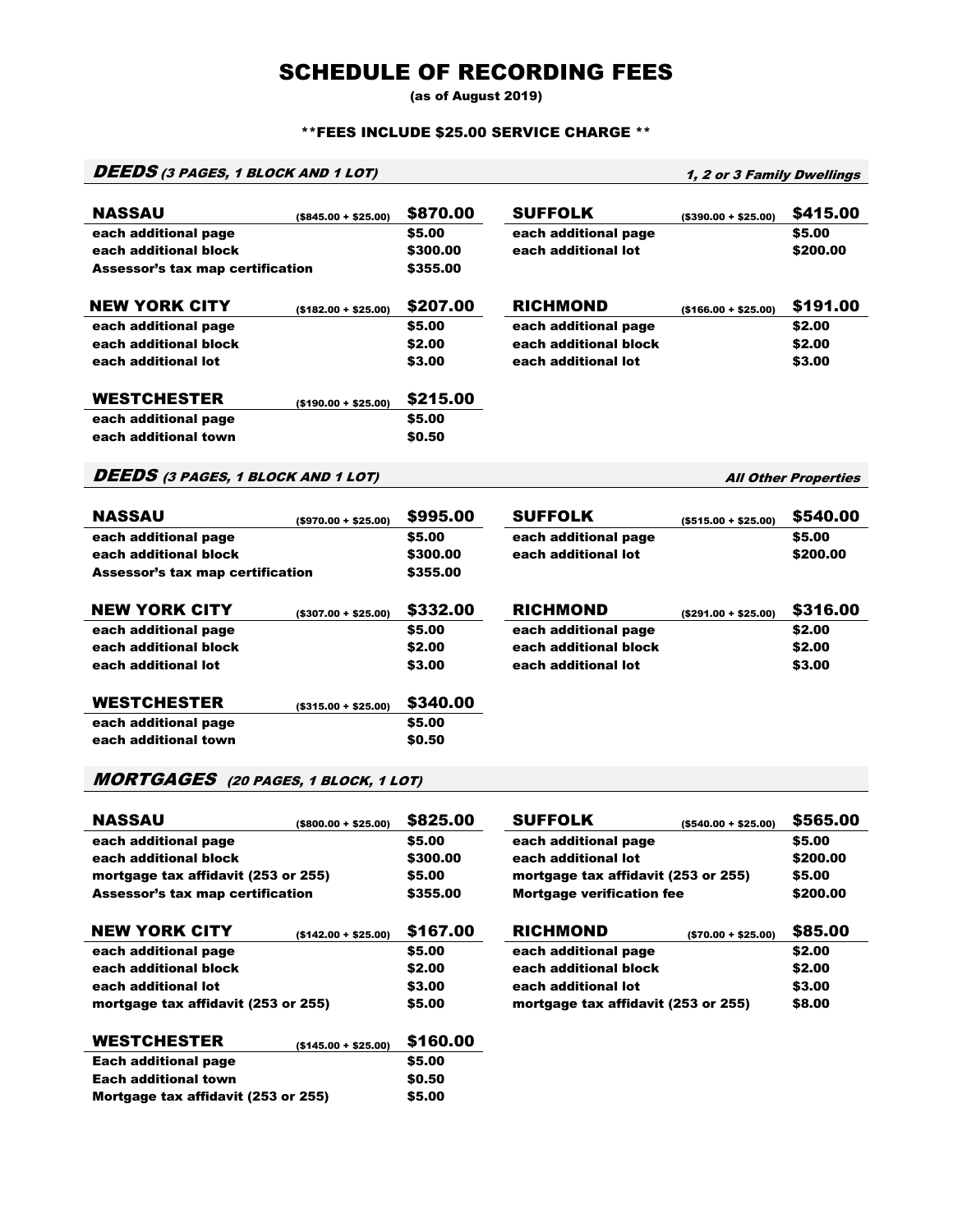## SCHEDULE OF RECORDING FEES

(as of August 2019)

#### \*\*FEES INCLUDE \$25.00 SERVICE CHARGE \*\*

### MORTGAGE AGREEMENTS (20 PAGES, 1 BLOCK, 1 LOT AND 1 CROSS REFERENCE)

| <b>NASSAU</b>                           | $($800.00 + $25.00)$ | \$825.00    | <b>SUFFOLK</b>                      | $($ \$540.00 + \$25.00) | \$565.00 |
|-----------------------------------------|----------------------|-------------|-------------------------------------|-------------------------|----------|
| each additional page                    |                      | \$5.00      | each additional page                |                         | \$5.00   |
| each additional block                   |                      | \$300.00    | each additional lot                 |                         | \$200.00 |
| each additional cross reference         |                      | <b>None</b> | each notation                       |                         | \$0.50   |
| mortgage tax affidavit (253 or 255)     |                      | \$5.00      | mortgage tax affidavit (253 or 255) |                         | \$5.00   |
| <b>Assessor's tax map certification</b> |                      | \$355.00    | <b>Mortgage verification fee</b>    |                         | \$200.00 |
| <b>NEW YORK CITY</b>                    | $($142.00 + $65.00)$ | \$167.00    | <b>RICHMOND</b>                     | $( $70.00 + $25.00)$    | \$95.00  |
| each additional page                    |                      | \$5.00      | each additional page                |                         | \$2.00   |
| each additional block                   |                      | \$2.00      | each additional block               |                         | \$2.00   |
| each additional lot                     |                      | \$3.00      | each additional lot                 |                         | \$3.00   |
| each additional cross reference         |                      | \$3.00      | each cross reference                |                         | \$3.00   |
| mortgage tax affidavit (253 or 255)     |                      | \$5.00      | mortgage tax affidavit (253 or 255) |                         | \$8.00   |
| <b>WESTCHESTER</b>                      | $($145.50 + $25.00)$ | \$170.50    |                                     |                         |          |
| each additional page                    |                      | \$5.00      |                                     |                         |          |
| each additional town                    |                      | \$0.50      |                                     |                         |          |
| each additional cross reference         |                      | \$0.50      |                                     |                         |          |

### SATISFACTIONS & ASSIGNMENTS OF MORTGAGE (2 PAGES, 1 BLOCK, 1 LOT & 1 CROSS REF.)

mortgage tax affidavit (253 or 255) \$5.00

| <b>NASSAU</b>                    | $(5710.50 + $25.00)$   | \$735.50 | <b>SUFFOLK</b>                   | $($ \$450.00 + \$25.00) | \$475.00 |
|----------------------------------|------------------------|----------|----------------------------------|-------------------------|----------|
| each additional page             |                        | \$5.00   | each additional page             |                         | \$5.00   |
| each additional block            |                        | \$300.00 | each additional lot              |                         | \$200.00 |
| each additional cross reference  |                        | 0.50     | each notation                    |                         | \$0.50   |
| Assessor's tax map certification |                        | \$355.00 | <b>Mortgage verification fee</b> |                         | \$200.00 |
| <b>NEW YORK CITY</b>             | $(S57.00 + S25.00)$    | \$82,00  | <b>RICHMOND</b>                  | $(S34.00 + S25.00)$     | \$59.00  |
| each additional page             |                        | \$5.00   | each additional page             |                         | \$2.00   |
| each additional block            |                        | \$2.00   | each additional block            |                         | \$2.00   |
| each additional lot              |                        | \$3.00   | each additional lot              |                         | \$3.00   |
| each additional cross reference  |                        | \$3.00   |                                  |                         |          |
| <b>WESTCHESTER</b>               | $($ \$55.50 + \$25.00) | \$80.50  |                                  |                         |          |
| each additional page             |                        | \$5.00   |                                  |                         |          |
| each additional town             |                        | \$0.50   |                                  |                         |          |
| each additional cross reference  |                        | \$0.50   |                                  |                         |          |